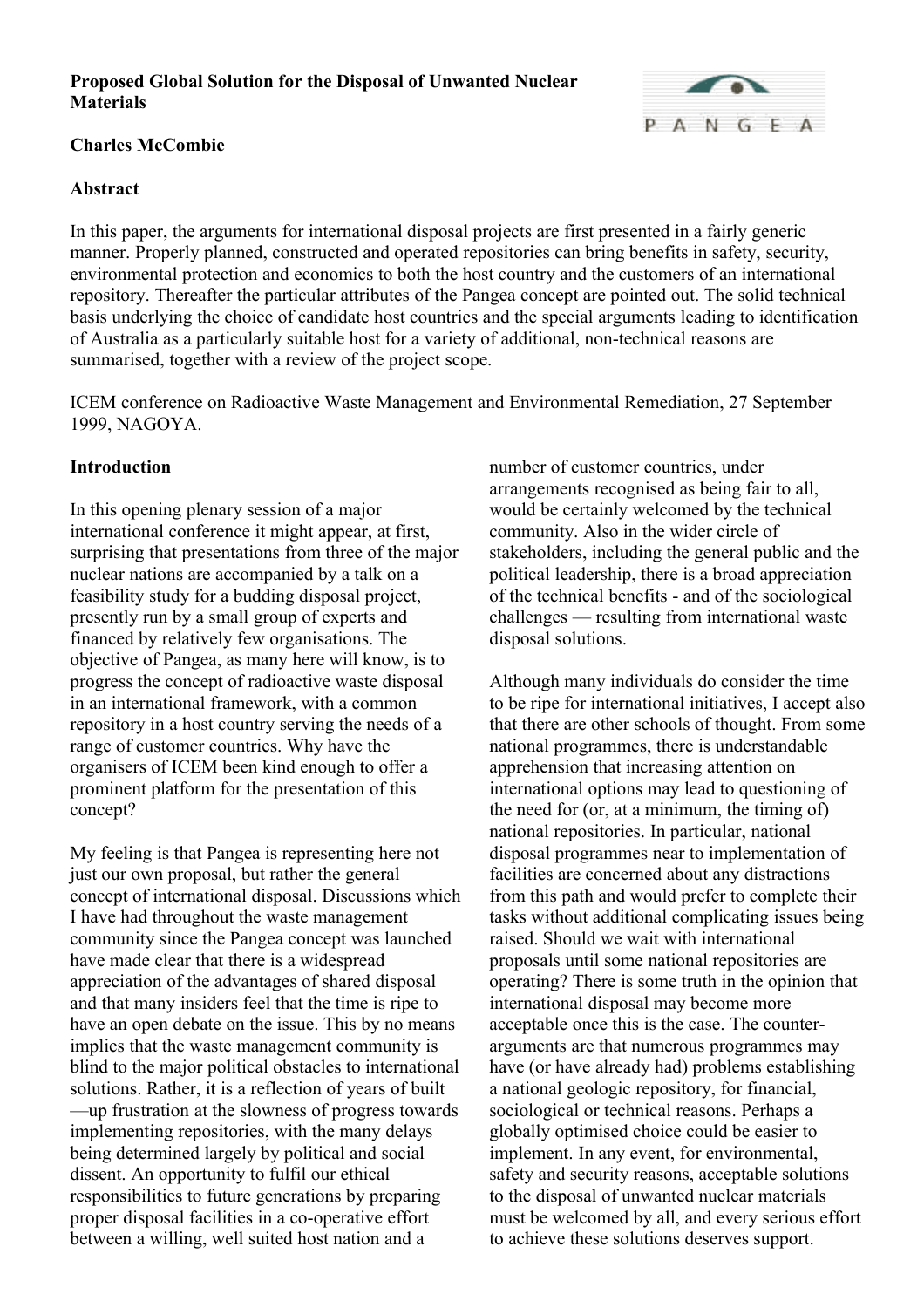Resistance to international repository concepts is to be expected from nuclear critics who oppose any promising solution for waste disposal. Equally expected, but less understandable, is the resistance in some quarters, based on the fear that less effort — or lower funding — will then be devoted to national programmes which can keep many specialists in work for decades. However, solving problems using global optimisation must be preferable to postponing responsibilities or to squandering of resources by duplication of technical work.

In this paper, I will first present the arguments for international disposal projects in a fairly generic manner. Properly planned, constructed and operated repositories can bring benefits in safety, security, environmental protection and economics to both the host country and the customers of an international repository. This win-win situation is described at more length in a paper to be delivered next month in Antwerp [1].

Following the generic part, I will move on to point out the particular attributes of the Pangea concept. The solid technical basis underlying the choice of candidate host countries and the special arguments leading to identification of Australia as a particularly suitable host for a variety of additional, non-technical reasons will be summarised, together with a review of the project scope. All these aspects were described in the Waste Management 99 Conference in Tucson [2, 3, 4 ].

Finally, since Pangea is a private initiative with no direct involvement of the Australian government, it is appropriate to mention the reactions to the project to date and the current status. Our intention is to develop and explain our plans in greater depth and to present the case for Pangea for open debate by the technical community, the politicians and, most importantly, the Australian people.

### **The goal: geologic disposal, rather than longterm storage**

Storage of spent fuel or high level wastes for long periods of up to hundreds of years is a topical issue. Storage of this sort is attractive to many because it retains easy retrievability and avoids contentious decision making in the short term. Storage is a proven technology and can be carried out safely almost anywhere, at or below the ground surface. There have been various proposals for international

storage of spent fuel, often aimed at circumventing the sociological problems associated with national siting which arise despite the demonstrable safety record. The Pangea concept presented here, however, goes beyond storage which merely postpones the task of developing a real solution for removing radioactive wastes from the human environment Storage also leaves an open-ended risk due to the possibility of direct inadvertent or deliberate intrusion by humans. Pangea aims at ultimate disposal, i.e. at permanent isolation of the wastes. The concept is based on a deep geologic repository. Today, repositories of this sort for unwanted nuclear materials are recognised as having two roles. These are:

- to dispose of long-lived radioactive wastes in a manner which will ensure the safety of all future generations, without placing on them any burden of active maintenance measures
- to enhance world security by minimising the threat posed by the potential misuse of plutonium and enriched uranium derived from dismantling of surplus weapons in an age of nuclear disarmament.

What advantages do international repositories offer relative to national disposal projects in these two key areas?

In the area of safety, in particular long-term safety, the difference between a multinational repository and a national project is not the level of safety to be aimed at. There is no need to tighten the rigorous safety requirements set for national disposal facilities and it is definitely not ethical to seek regions or countries where less stringent safety measures could be acceptable. In both cases, the repository should provide demonstrable safety by means of a robust barrier system, based on both engineered containment and also geological retention of radionuclides.

There are, nevertheless, certain technical issues which affect the choice of disposal concepts at any location. Most obvious is the question of the availability of suitable geologic formations. Repository designs are flexible and requirements on the geology can often be relaxed by increasing the sophistication of the engineered barriers. Thus, most countries should be able to find suitable sites. The key advantage of a global choice of geologic environments concerns not the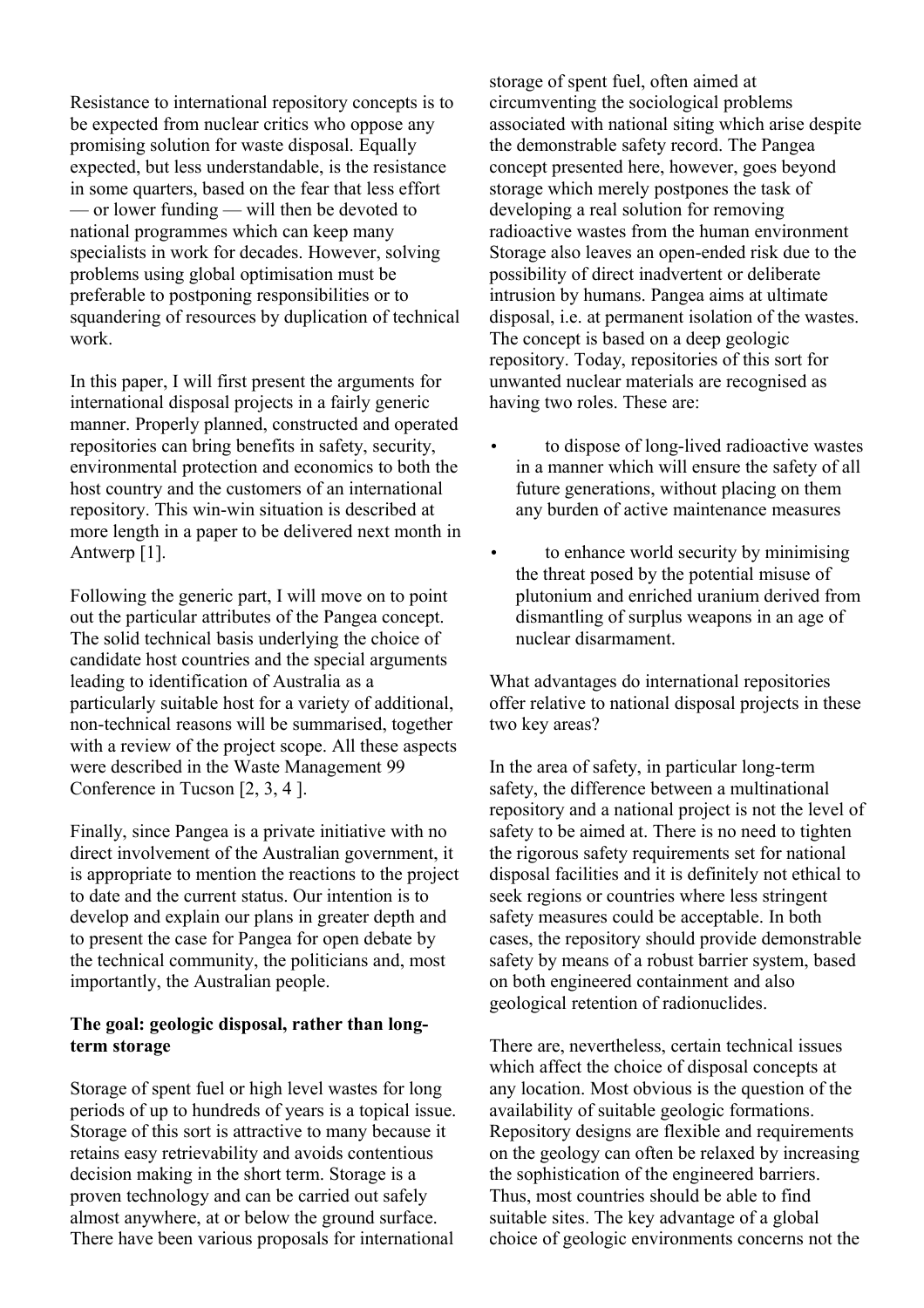absolute level of safety, but rather the confidence with which we can predict the future safety. The problem of reliable prediction of future repository behaviour can be eased by adopting the approach that the long term containment of waste materials will be easier to achieve and to demonstrate in a simple, stable geological environment chosen from global rather than national considerations without the restrictions imposed by political boundaries.

The previous point emphasises the issue of longterm safety, but concerns about operational safety are also of obvious relevance — in particular to the host State for an international repository. The specific operational safety issue most often raised by nuclear opponents concerns the incremental risks arising from the increased transport requirements when all wastes in a region are moved to a centralised repository. However, practical experience to date indicates that radiological risks arising from radioactive waste shipments are extremely low and are not determining factors in any disposal strategy. Similarly, the costs of transporting the restricted volumes of spent fuel or high-level wastes arising in the fuel cycle are not limiting factors (provided, of course, that extreme measures are not necessitated by orchestrated opposition, as has happened, for example, in Germany). For voluminous low-level wastes, on the other hand, repositories near the waste sources are economically attractive.

In summary, well chosen international repositories have no safety drawbacks and can have advantages, in particular concerning the ease of demonstrating the safety case.

A key challenge which is most certainly of global interest in connection with disposal of nuclear materials and which can be more effectively met by an international repository is that of safeguarding these materials against misuse by terrorists or by rogue governments. Current estimates are that Russian and American plans for reducing weapons arsenals will lead to a surplus of around 2000 tonnes of highly enriched uranium (HEU) and over 200 tonnes of bomb quality plutonium. There are simple options for dealing with these weapons grade materials. The plutonium can be fabricated into mixed oxide fuel (MOX) which is then burned in reactors, producing highly radioactive spent fuel which is much more proliferation-resistant. Alternatively it can be conditioned into a suitable form for disposal, e.g. by incorporation into a SYNROC type of matrix. The HEU can be blended

down to produce normal low enriched fuel for the current generation of reactors. Again the result is spent fuel which is more proliferation resistant but still requires safeguards measures. Thus, a deep geologic repository provides a proper end point for each option. An international repository in a country acceptable to all nuclear weapon States could facilitate the process of obtaining the necessary political agreements.

Furthermore, the safeguarding of nuclear materials at an international repository would be easier, more transparent and highly amenable to international oversight by the IAEA and by any other States. This improved safeguards regime is equally important for spent fuel from commercial nuclear power production. The advantages of disposal in a politically stable nation with all appropriate mechanisms for enforcing safeguards already in place are immense. Numerous small repositories spread around the world are clearly more difficult to monitor effectively. In fact, given a global choice of repository location, it would also be feasible to choose a site with particularly favourable characteristics from a safeguards and monitoring angle.

An international repository of this type can engender trust not only in the disarming nuclear weapon States and in the host and customer countries of a commercial disposal operation, but also in all of the world's nuclear nations. A respected nation - with suitable geologic conditions and with impeccable environmental and non-proliferation credentials - willing to accept such materials, could thus give an added impetus to the disarmament programmes of the major nuclear weapon States and could improve safeguards on conventional spent fuel. The result is again a win-win situation - in fact, this could even be labelled a win-win-win situation since the international repository is then of direct benefit not only to the host and the customer but also to the present and future citizens of all nations interested in encouraging peace in the world.

#### **Further advantages of international repositories**

An international repository can bring advantages beyond the direct safety and security areas mentioned, advantages which benefit both host and customer countries. These include bringing economic benefits, minimising global environmental impacts and enhancing public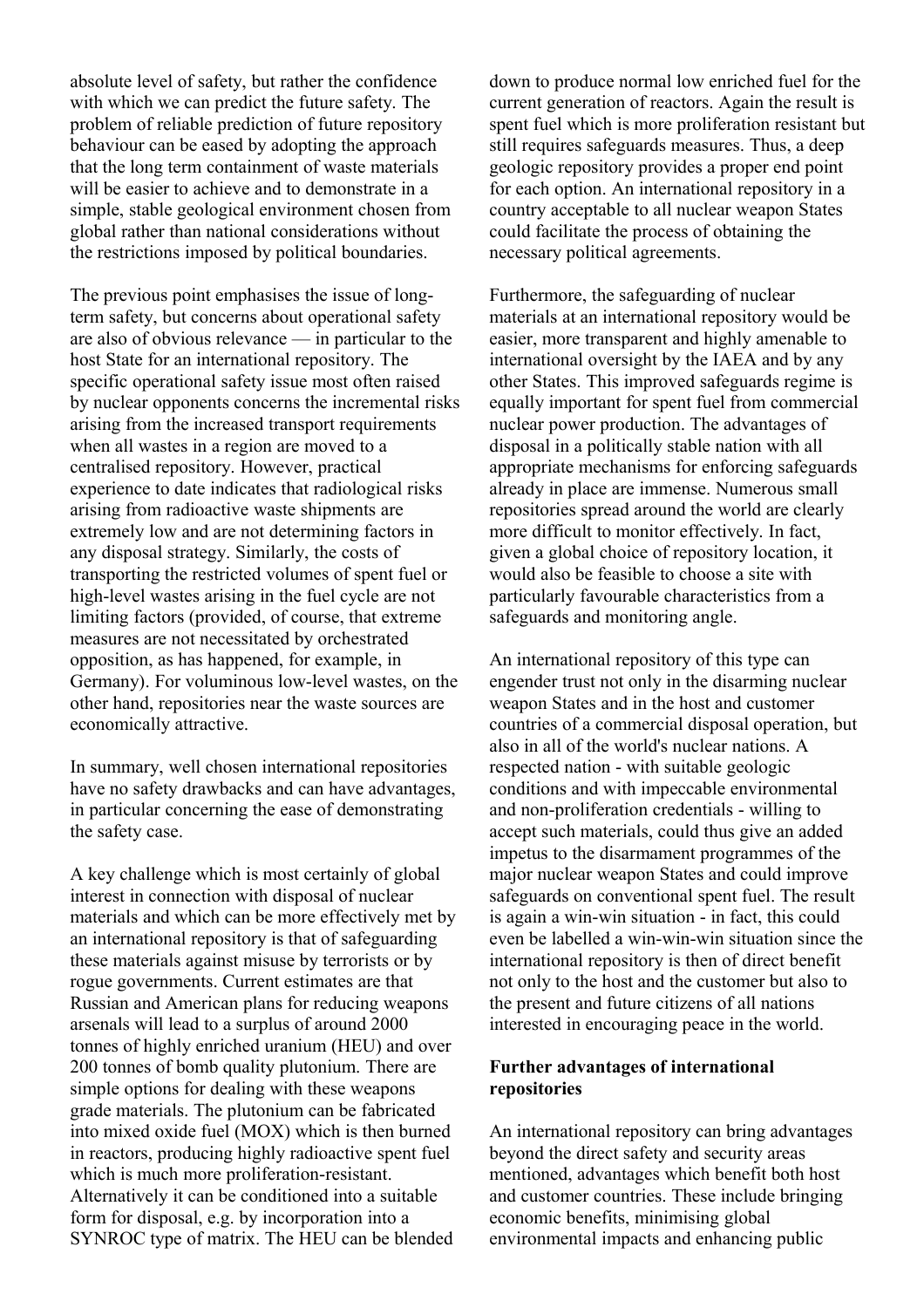acceptance of disposal. These points are briefly explained below.

*Economic benefits*: Shared repositories are certainly attractive from an economic point of view. Deep geologic repositories have life-cycle costs in the billions of US dollars. This is true even for small countries with low projected waste volumes; for example, the Swiss estimate of life-cycle costs for disposing of HLW or spent fuel from a 120 GW(e) nuclear programme is around 3 billion US dollars. Moreover, a large part of the costs of any deep repository are fixed independently of the inventory since they are needed for exploration, for gaining access to the underground by shaft sinking, for installation of infrastructure, and for the complex permitting and licensing procedures. The marginal costs of excavating more disposal volume underground are relatively small. Accordingly, large savings are possible if small countries combine their efforts or if a large disposal programme were to accept wastes from foreign sources.

For a country accepting foreign wastes for disposal, there could clearly be enormous direct economic benefits. For countries paying for wastes to be disposed abroad there could also be financial advantages because economies of scale allow lower unit costs (and excellent geological conditions can obviate the need for very expensive engineered barriers). For society in general, it is certainly better to channel resources to other causes rather than expending them on duplication in numerous countries of expensive technical and geological work.

*Public acceptability and ethical arguments* Why should a country agree to host an international repository? Only if the safety and security aspects are clearly seen to be taken extremely seriously by all parties and if the economic and infrastructure benefits are very clear, is it even conceivable that public acceptance in a host country can be achieved. A serious host country will not allow itself to be "bought"; there must be also a clear perception that the host is undertaking a service which helps less advantaged countries fulfil their moral responsibilities for their waste in an ethical manner. A serious customer nation will insist on being assured that the highest standards of safety and environmental protection are applied to any facility accepting its waste. If these two conditions are fulfilled, it becomes plausible that overall public

acceptance of geologic disposal could be higher than in the present controversial situation.

The ethical issues associated with waste disposal have been discussed at length in recent times. The principles espoused by the waste management community concerning intragenerational and intergenerational equity have been formulated. These involve protection of all persons and of the environment now and in the future, irrespective of national boundaries. Clearly an international repository must and could be implemented in accord with such principles. In particular, the level of safety required for populations around any repository cannot be a function of the facility location. The aspect of disposal of unwanted materials from disarmament raises a new and powerful ethical argument. A responsible, secure host nation which accepted the responsibility of the guardianship of materials which might otherwise cause mass destruction anywhere in the world would definitely be on high moral ground. An improvement in global security benefits all peoples now and in the future.

*Minimising global environmental impacts* Environmental protection can become easier for all parties with a world-wide choice for a disposal site. On a global scale, the extensive use of nuclear power in, for example, East Asia, contributes to limiting carbon dioxide emissions; this can continue, however, only if feasible and cost-effective disposal solutions are found even for countries with complex geology. An international repository can contribute here. At a national scale, small, crowded countries or geologically complex countries with limited siting choices also have a difficult problem in implementing any new and large industrial project while minimising impacts on the human environment. In a host country with remote areas far from the public, siting can be less contentious. Indeed, there is a definite potential for using a well-funded repository implementation project as a vehicle for improving facilities and conditions in inhospitable areas.

Nevertheless, a major international repository, with its necessary transport and site infrastructure, will obviously have a significant environmental impact, comparable perhaps to a mining project. To compensate for this asymmetric burdening of host and client, appropriate benefits may justifiably be expected by the host. These may go beyond the obvious financial arrangements to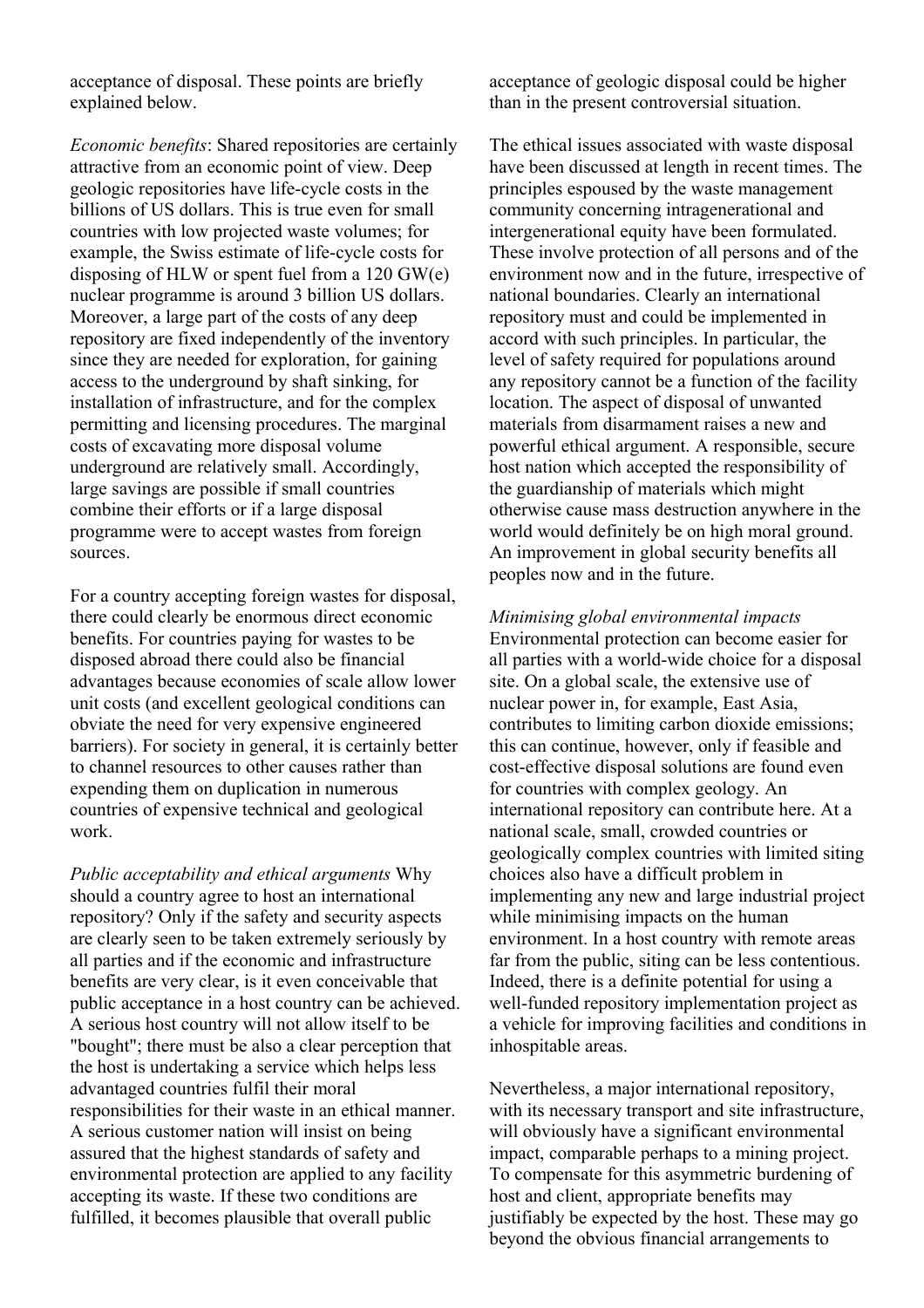include wider agreements in the areas of trade, politics or diplomacy. Again, the objective is to ensure a win-win situation, with potential advantages for both host and customer country.

#### **International solutions are not without problems**

Not withstanding indisputably positive arguments, public acceptance for accepting foreign wastes will be difficult to achieve in any potential host country. The public view is conditioned everywhere by fear of radioactivity. It is of little importance whether this fear is rational or not, the results are the same. Persistent, open dialogue based on high-quality work throughout the waste management community can help build the necessary level of public trust. But NIMBY (not-in-my-backyard), which functions so universally on a national scale, will certainly be a problem also internationally. There is a general aversion to waste disposal facilities (although this does not prevent routine trans-boundary shipments of chemotoxic wastes for disposal), and the situation is especially difficult for radioactive wastes. There are further important factors mitigating against members of the public accepting international or even centralised national repositories in their neighbourhood. The localised environmental impact of any large project which serves the good of a wider public will almost always create localised opposition. There are various ways to counteract this, the most powerful being close consultation and contact with the host community and allocation of appropriate economic benefits. Both issues are obviously of relevance also for international repositories.

The issues of perceived repository safety, economic benefits and ethical behaviour are closely interrelated. If a sufficiently broad consensus existed that hosting a repository was comparable to hosting any other major, long-term industrial project – with the usual trade-off of economic, social and environmental considerations – then there would be no ethical dilemma in exporting or importing wastes for disposal. Compensation would be based upon judgements of the value of a localised community performing a service for the common good and on the fair allocation of resources need to develop the social infrastructure associated with the arrival of a major project. There might even be competition, as has been the case for various joint international research facilities, to host a repository.

## **The origins of the Pangea Project**

At the outset it must be explicitly stated that no government has yet endorsed the Pangea project; indeed at this time we do not seek such endorsement or approval. Rather, we seek the opportunity to engage both state and federal governments in Australia in a reasoned, objective and calm dialogue to examine a path forward of mutual benefit. We also seek to stimulate and engage in an open discussion with the public and those groups who take a direct interest in our proposal. At the same time we are seeking an international basis to brief other governments on our vision of the benefit of an international repository for final disposal of long lived radionuclides.

The Pangea concept can be traced to the SYNROC Study Group, which began its activities in late December 1988. The SYNROC Study Group was a vehicle set up by the Australian government to study the commercial potential for SYNROC in a global context. This work progressed towards a conceptual plan for a reprocessing facility located in Australia with a deep geological disposal facility to take the resultant immobilised materials and to provide the option of direct spent fuel disposal. The Pangea concept - with a different set of supporting organisations - has built on some components of the SYNROC Study Group conclusions and combined these with new concepts.

Pangea is supported by BNFL; NAGRA and Golder Associates. These organisations together bring to the Project the technical skills and the experience needed for all activities such as nuclear transport, site selection and characterisation, repository design and project management. The current group of supporters and the management team are, however, acutely aware that a project of this type can succeed only with full participation of Australian partners. Widening the organisation to include Australian investors and to interact more intensely with Australian industry is a declared objective of Pangea.

In the period after the SYNROC Study Group, it became ever more obvious that a new waste disposal initiative was justified. Despite the diligent efforts of scientists, engineers and government policy makers, many national programs were suffering delays, cost overruns, and, in some unfortunate cases, significant loss of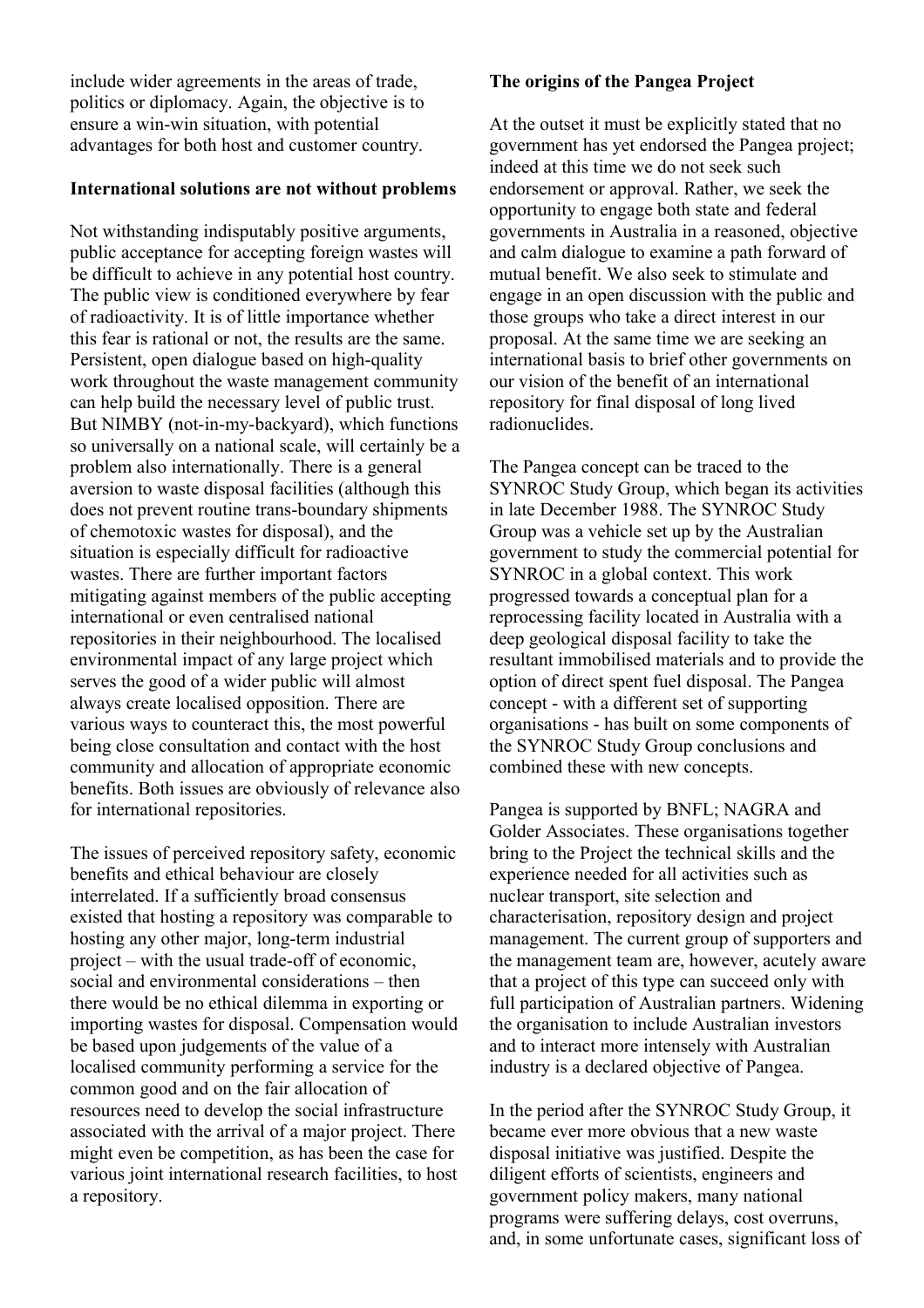investment due to failed attempts to site a geological repository. The unexpected complexity of making a safety case in highly heterogeneous geologic media was a key factor contributing to these problems. We believed that both scientific and public confidence would be more easily obtained in assertions of safety if they were based, as far as possible, on simple and robust geologic systems.

A further aspect of large and growing importance was the recognition that, with the end of the cold war, an enormous effort would be required to attain the crucial goal of total nuclear disarmament. To reach that goal there will be a requirement to dispose safely of large quantities of appropriately conditioned radioactive materials which become surplus as the world progresses towards nuclear disarmament. Since the vast majority of weapons grade materials are likely to be converted to fuel for light water reactors, an international repository for the resulting spent fuel would certainly expand the range of options and economic incentives for disarming weapons states.

Pangea was developed, accordingly, with a strong focus on the long-term safety of repositories and on the security of weapons source material. The former aspect led to the definition of the "high-isolation" concept for repositories which is defined in the following section. It has as its centrepiece a geologic repository located in suitable, very simple and stable geology, with flat topography with a stable arid climate that could be predicted with relative ease. To address the latter, equally important issue, we sought to find a host country which had an international history of strong support for non-proliferation, which had a stable democratic society, and which is trusted by the other nations of the world.

#### **The high-isolation concept**

The basic feasibility of geologic disposal is accepted within the waste management community and the achievability of safe disposal has been asserted by innumerable panels of international experts. In all states with nuclear activities, active programs for repository development are underway and no insuperable technical problems are foreseen by those directly responsible, or indeed by the majority of the scientific / technical community. In wider public and political circles, however, perceptions are often different. Waste disposal programs are not widely regarded as being on a straightforward — if slow — route towards

successful implementation. Rather the process is often seen as fragile, faltering or even failed. In recent years there has, therefore, been growing support for other approaches such as long-term surface storage or advanced transmutation schemes — although neither of these can be regarded as a real alternative to deep disposal.

The single most important reason for this is the lack of public confidence in the ability of scientists to predict repository performance with sufficient reliability over the long time scales of relevance. Methodologies have been developed by the experts to at least scope the bounding behavior of disposal systems. However, safety assessments for deep repositories have become enormously complex and are dependent on assembling huge site databases which are expensive, difficult to quality-assure and still open to criticism for their potential omissions or errors. Within the technical area, the issue which has undoubtedly led to the most debate is the characterization of the deep geologic environment at a potential repository site. Because the geologic media being studied are mostly complex and heterogeneous on the scales of relevance, this has turned out to be a much more challenging task than was appreciated in early years.

Pangea, using the knowledge and experience gathered over decades of study in numerous programmes on repository safety, asked a different question. If one were unrestricted by national boundaries, how would one go about choosing a repository site which would be not only extremely safe but also so simple that the safety case could be demonstrated with most transparency - for the public as well as for the experts? A set of signatures for such a site was developed, based on consideration of the features, processes and events taken into account in state of the art safety analyses of repositories. These characteristics which can be identified as essential or as favourable can be summarised thus:

- $\triangle$  Stable geology (needed because of the long isolation times aimed at)
- $\lambda$  Flat topography (reduces driving forces for advective groundwater flow)
- Near-horizontal sedimentary strata (simpler to explore and extrapolate)
- $\lambda$  Stable, arid climate with little erosion (eases problem of extrapolation into the future)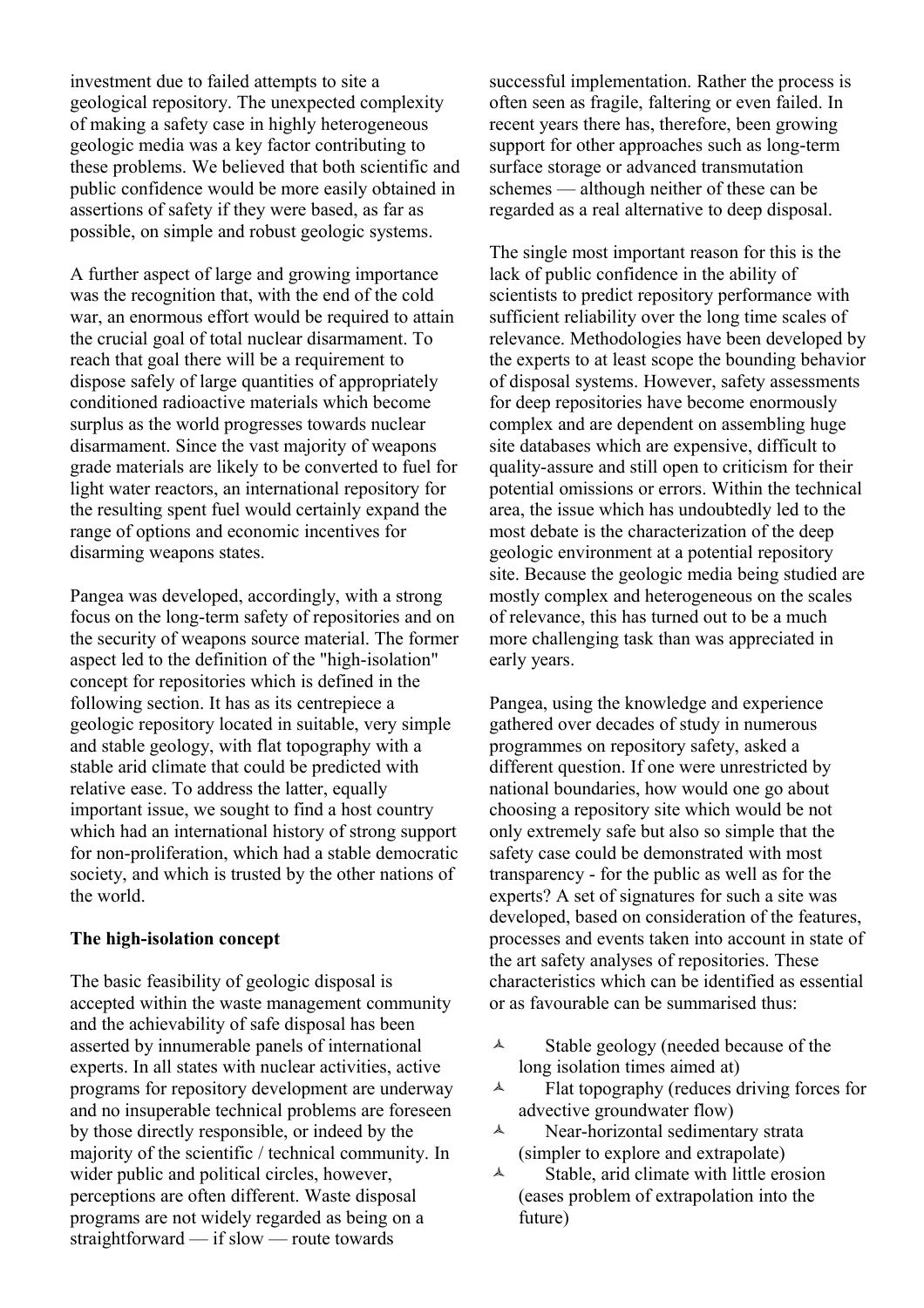- $\lambda$  Low permeability (reduces groundwater movements in host rocks)
- $\lambda$  Old and saline groundwater (indicates slow natural circulation; non-potable)
- A Stratified salinity (counteracts thermal buoyancy effects)
- $\lambda$  Reducing geochemical conditions (reduces solubilities of radionuclides)
- $\lambda$  Absence of complex karst systems (simplifies hydrogeologic modeling)
- $\lambda$  Low population density (reduces intrusion risks)
- $\lambda$  No significant resource conflicts (reduces intrusion risks)

In principle, the safety assessment for a highisolation site satisfying the above constraints will not differ from safety assessments as produced in other repository programs. In practice, the high isolation concept is aimed at easing the burden of demonstrating safety by choosing a system with as many positive safety characteristics as is feasible. The objective is to choose a site and design that are of intrinsic high quality with respect to safety and are also amenable to a reliable assessment of safety. In detail, the safety case for a high-isolation site may be different from that for more conventional sites because of the low energy natural system, which has extremely low driving forces for any processes which could lead to nuclide release and transport. This should make it easier to deal with groundwater flow scenarios of the types that are central to most conventional safety assessments. Direct evidence of extremely long residence times (e.g. by age dating, salinity profiling) will be an important goal. Because of the expected near stagnant groundwaters, however, the safety case may have to focus more upon potential disturbances of the natural system due to artifacts introduced by the repository itself.

A study of the world map aimed at identifying large, flat, historically-arid areas with stable and simple geologic formations quickly leads to a group of areas which were part of the original Pangea continental mass which started to break apart some 200 million years ago. Around 80 million years ago, Australia then separated from Antarctica. Remaining in the continents of the Southern Hemisphere are areas which have been subjected neither to large tectonic forces nor to the influences of repeated glaciation. The largest contiguous stretch is in the desert basins of Western and South Australia.

In addition to the geological requirements for high-isolation sites, further selection criteria were applied, based on the technological capabilities, the non-proliferation credentials, the societal stability, the political and legal system, and the economic status of potential host countries. As a result, attention is currently focused on Western Australia where extensive regions satisfy the appropriate geological, climatic and environmental conditions.

### **The Pangea system and its economic impact**

The total waste management and disposal system foreseen by Pangea includes packaging and national transport of spent fuel or wastes (if required by the customer country), international transport in a fleet of dedicated ships, rail transport to the repository site, buffer storage and final disposal. The reference concept is for disposing of an inventory corresponding to around 75,000 tonnes of spent fuel over 40 years of operation, although there are no fundamental reasons for either limit. At the current feasibility analysis stage, designs are at the conceptual level and costs are partly by analogy with existing and planned facilities elsewhere. Broad estimates, however, give the following picture. The construction costs of the sea terminal, rail link and repository will be in the order of US\$ 6 billion. Half of this cost is attributable to the sub-surface facilities at the repository, which will be progressively developed over the 40 years operational life of the repository. The annual costs associated with the operation of the repository, together with the transport and handling of the cargo from the waste generators to the repository will be in the order of US\$ 0.5 billion.

It is estimated that several thousands of jobs will be created in Australia during the construction of the sea terminal, rail link and repository. Further employment opportunities exist in the manufacture of transport packages and ships. The operation of the facilities is likely to provide longterm employment for more than 1500 people. Many of the positions created will be in areas of high technology, engineering and science. In addition, there will be employment in necessary service industry branches. Finally, the economic boost of the project to the host nation will provide further opportunities for employment. The economic impulse to the Australian economy has been estimated to be of the order of 1% of the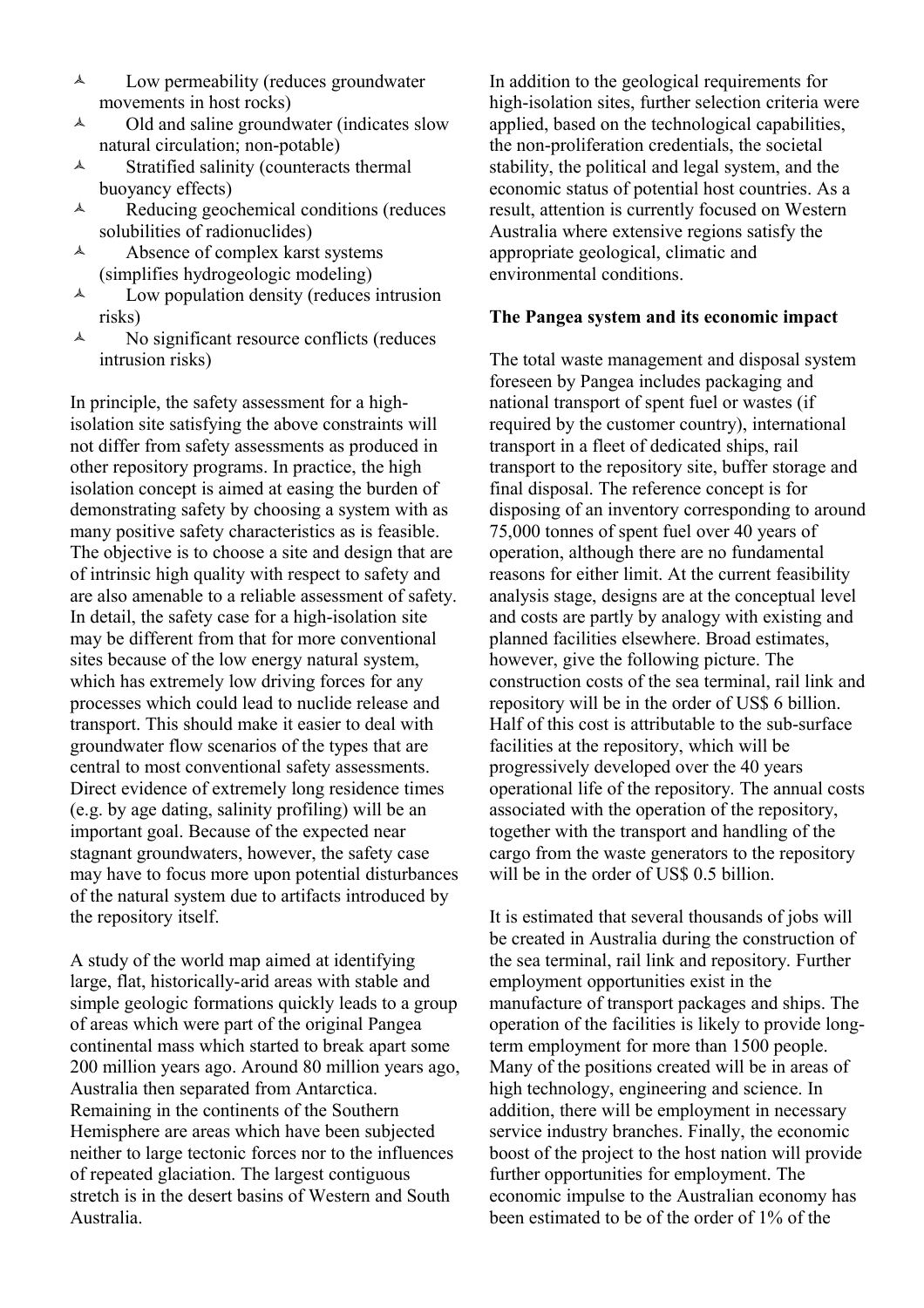Gross National Product of Australia over the 40 year reference operational lifetime.

### **Seeking the way forward**

It is appropriate, perhaps, to finish with some remarks on national and international politics, which in most people's minds are the areas where the most difficult challenges are to be faced.

Our strong belief is that the host country for a successful international repository must have political credibility and therefore must be an economically viable, stable democracy. These requirements arise because there must be continuing international trust in the political system of the host country and because democracies are more likely to withstand the test of international public opinion than other forms of government. No nation should pass its waste to others unless it is convinced that this is a responsible action, based on mutual agreement between partners. A responsible action will weigh all aspects of safety, security, sustainability, economics and geopolitical considerations. Transfer of waste should bring advantages to both customer and host nations and, ideally, also for the global environment. There are many nations in the world (small countries with limited nuclear power programs or large countries in economic disarray) where establishing the economic base to build a safe and permanent disposal facility would be challenging. Also in some countries the geology, or the surface environmental conditions, or the density of population, can present major obstacles to the construction of a deep geologic repository.

With these considerations in mind, we have concluded that an international repository, available to all nations of the world, would represent a huge global asset, even though we fully recognise that some nations will wish to proceed with national solutions. We realise there are those who today will wish to oppose any international solution because it is feared this will remove an important obstacle to further commercial nuclear power generation. The goals of Pangea, however, are sufficiently justified alone by the need to deal with waste from existing commercial reactors and from the dismantling of nuclear weapons programs. We believe that these are compelling arguments for providing the option of an international repository. The key issues concern safety, environmental impact, security and ethics.

Pangea believes that the most important mission of achieving political and public acceptance will require us to demonstrate the moral and ethical values of the enterprise. Economic benefits will play an important, but secondary role, in convincing the public and the governing officials of any potential host country to accept an international repository. Equally, there must be an acceptance on the part of the international community of the ethical, political and technical correctness of the Pangea solution for those nations which choose to make use of it.

And what does Australia think of this concept? This is the obvious key question. I remind you of my earlier remark that it is not current government policy to import nuclear waste into Australia. This has been reiterated several times by government ministers and spokespersons. In order for Pangea to be successful, we would require not only formal government permits but also the acceptance of the majority of the Australian public. This can not happen without a full and open presentation of Pangea plans and a wide public debate. We believe that the new dimensions of safety, security and economics that Pangea has brought to the debate on nuclear waste disposal are compelling and we would welcome discussions which would allow a fuller assessment of the feasibility and the strategic direction of our proposal. There are numerous scientific, business and community leaders in Australia who already see the merits of Pangea's proposal. There are even more who are willing to keep an open mind until they have listened to all of the arguments. We were, therefore disappointed that the initial reaction from the Federal Government was unfavourable. We are trying to understand this and to develop a way forward which will enable us to engage in an open and objective dialogue with the government and the people of Australia. A possible beginning here is the welcome sign that the academic and business community in the State of Western Australia appears willing to encourage open debate and to help organise this dialogue.

#### **Acknowledgement**

The ideas and the formulations in this paper owe much to the constructive input from all members of the Pangea team.